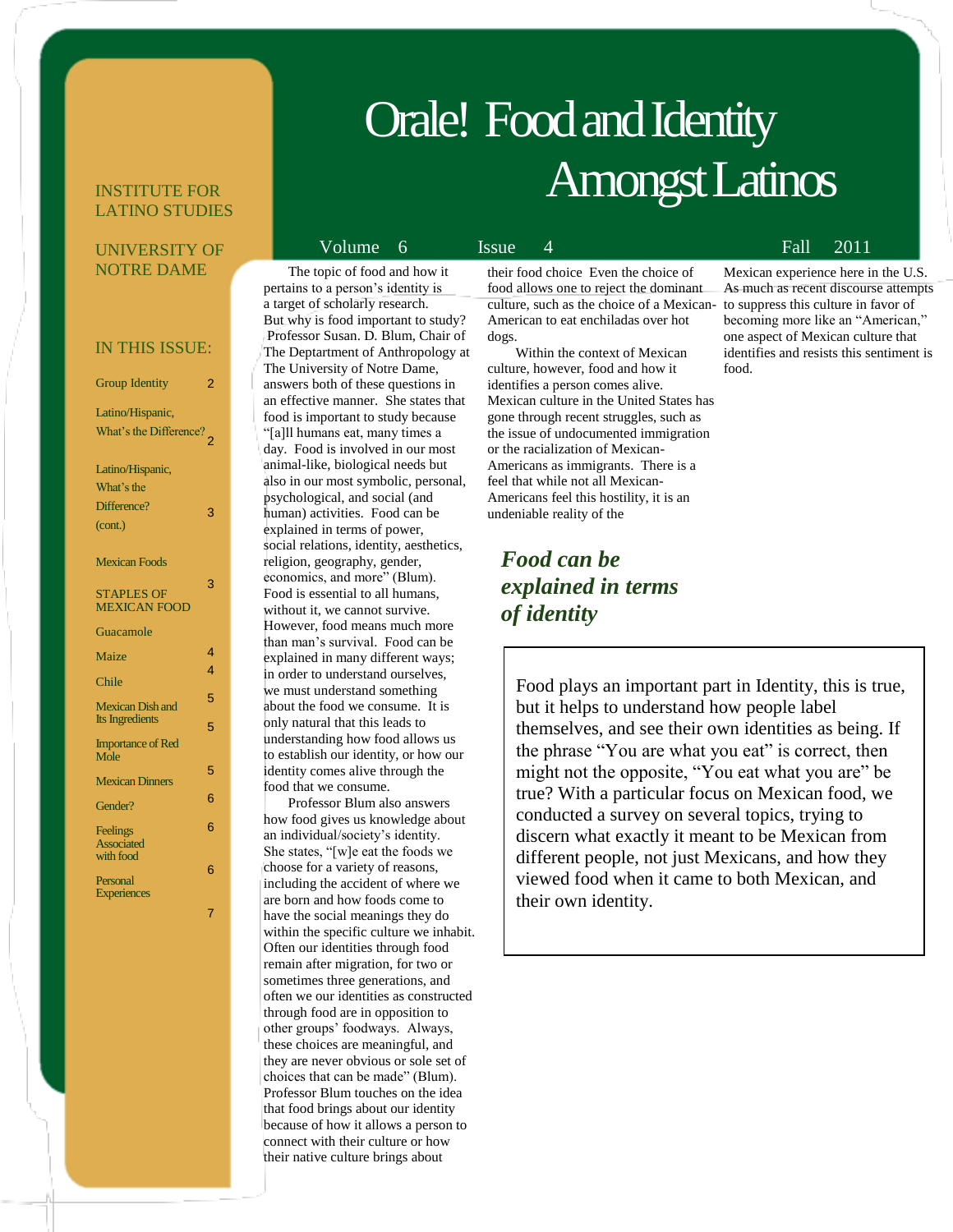## Group Identity

For our survey, we put out an open survey on Facebook, collecting results and essentially snowballsampling. Anyone could answer, and barring all erroneous and unsigned surveys, all answers were considered. A total of 79 surveys were recorded, and after eliminating those we couldn't use, 72 sets of answers were taken into the study. In the group, there were 53 males, age ranged from 18 to 50, with a mean of 26 years old, and 19 females, age ranged from 19 to 41, with a mean of 23.8 years. We asked each individual to identify both what they claim to be (ethnic identification) and the ethnicities of their parents, to decipher whether they identified as a mixed race individual. The following is a chart describing the breakdown of ethnicities, and whether they identified as mixed due to the origins of their parents (in order from most popular answer to least popular).



Clearly, our survey is dominated by White/Caucasian males, but this did offer a unique perspective into their views on Mexican foods.

### Latino/Hispanic, What's the Difference?

If one were to look up the definitions of Hispanic and Latino online, one would get the following definitions, courtesy of the Merriam-Webster Dictionary:

**Latino:** 

**(noun)** A Latin American inhabitant of the United States.

**Hispanic:** 

**(noun)** A Spanish Speaking person living in the US, especially one of Latin American descent. **(adjective)** Of or relating to Spain or to Spanish-speaking countries, esp. those of Latin America.

Just reading those two definitions, it seems like the only real difference between the two would be Spain, the original colonizer. There have been many discussions about what both terms mean, as some people prefer to be called one or the other, while many throw around either term, never really noting that there is at least one distinct difference. In our survey, 3 people identified as Latino, while 3 identified as Hispanic. When asked what it means to be Latino, we received a variety of answers.

- "To be of [L]atin American heritage" (Caucasian)
- "Describing someone in the US with heritage from a "Latin" country, de-emphasizing the role of [S]pain" (Chicana)
- "This is your ethnicity" (Irish)
- "only people from Puerto Rico" (German)
- "to be from [L]atin America/[M]exico (Visayan)
- "being [L]atino is a sense of community and family" (Basque)
	- "a word tied to describe any particular non-Nubian or Asian person of color who speaks a Latininfluenced language" (Black)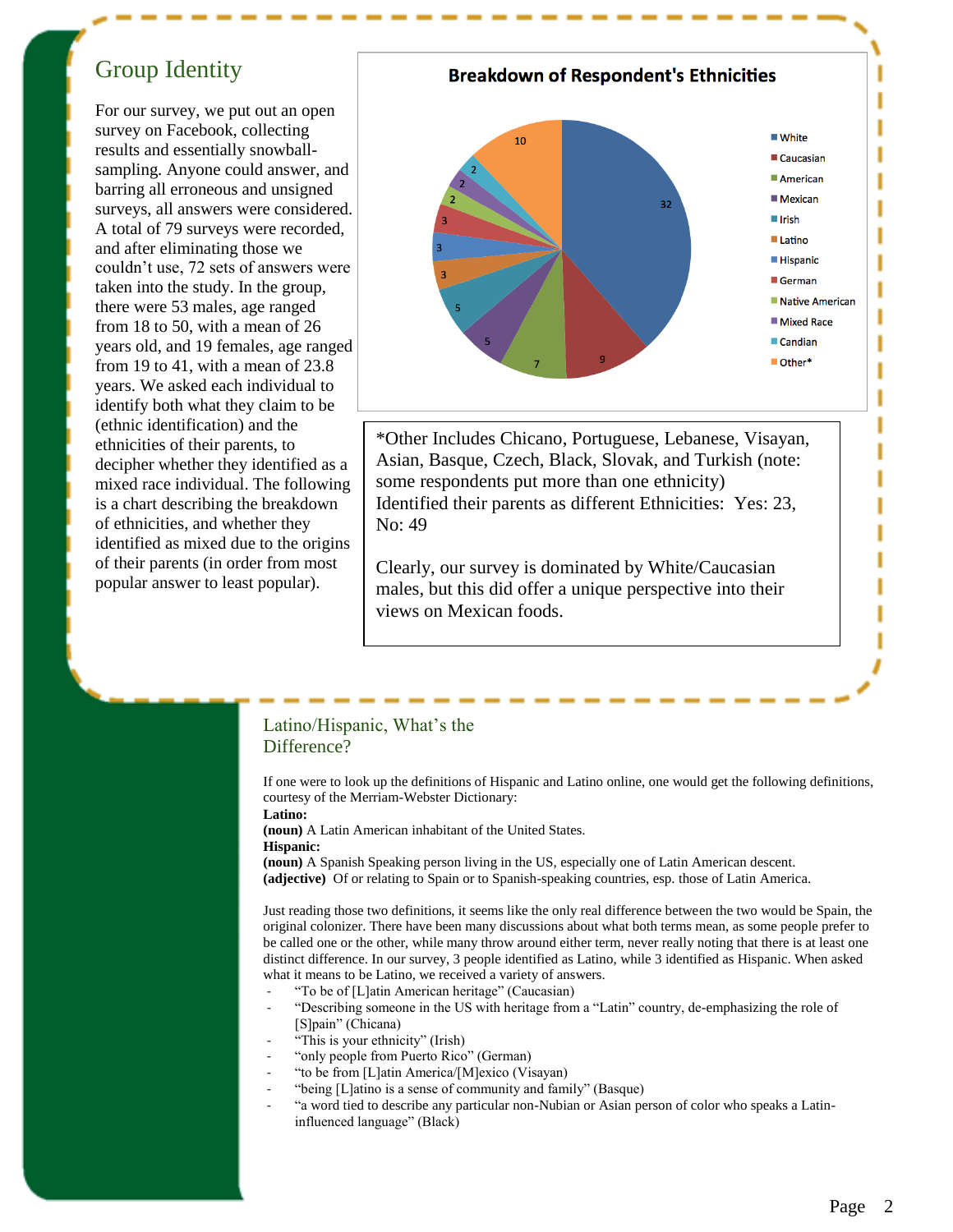## Latino/Hispanic, What's the Difference? (cont.)

While many responses were near the definition, it is interesting to note that there were several answers that were completely off, assuming particular nations were solely involved, while others went deeper than the overall general meaning.

We posed the same question, but asking about Hispanic.

- "Spanish speaking cultural descent" (Caucasian)
- "descended from a [L]atin country" (white)
- "people with Spanish speaking roots raised in the US" (Mexican)

Many of the answers were far less clear, and many also seemed to believe that Hispanic referred solely to Mexicans, which, by the definition, it does not.

When asked if there was a difference between the two terms, the lines were split: Yes: 43, No: 16, Not Sure: 13 Many noted that the difference was minimal, and

looking at how the lines are defined, it's true.

## Mexican Foods:

What classifies a food as Mexican, and what does not? The majority of the people stated that to be Mexican food was simply to be a food item common in Mexican cuisine, or native to the country. One of the main points that were noted was the idea of "Americanized" Mexican food, particularly Tex-Mex cooking and places like Taco Bell. Foods like Chimichangas and Nachos with Queso were listed on both sides of the categories, because these items are not typically native to Mexico, and are often sold in venues like Taco Bell, whose Mexican food authenticity can really be questioned. Here's a list of the top foods.



Photo by April J. Gazmen/Flickr (Creative Comment



Often, foods that were listed as NOT Mexican came from other regions….Japanese or Korean food, American food, etc…but occasionally we would also get foods that some might consider Mexican, but were not native to Mexico or eaten by many Mexicans (such as chimichangas). However, when asked if eating the above foods MADE someone Mexican, the overwhelming majority (71:1) said No, and the exact same numbers were reproduced when we asked if NOT eating these foods makes you NOT Mexican. Clearly then, the two phrases aren't entirely true.

Ī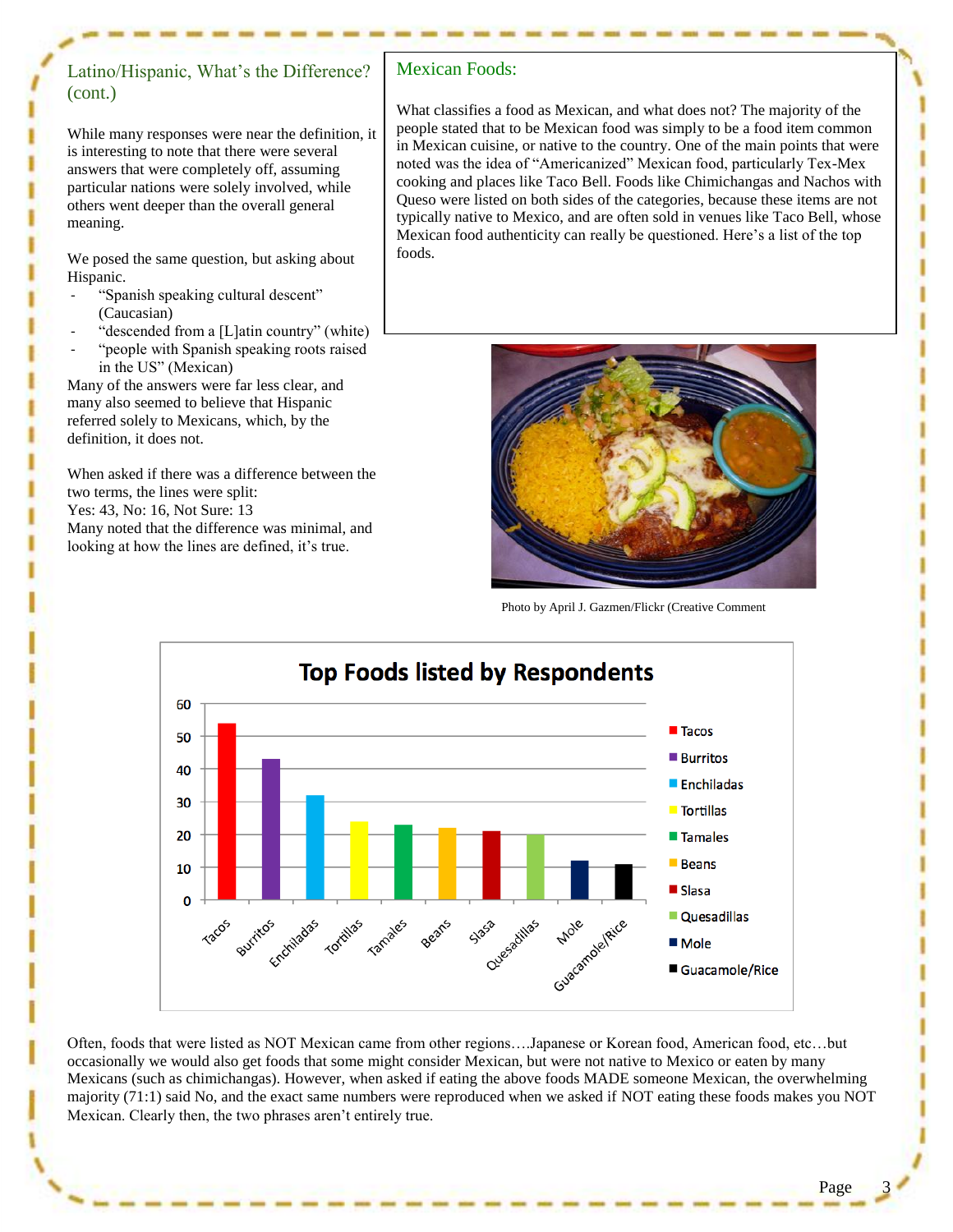## Staples of Mexican Food

### Guacamole



Image from: http://simplyrecipes.com/recipes/perfect\_guacamole/

Guacamole comes from the Nahuatl word meaning avocado sauce. Guacamole perfectly highlights what Mexican food is and what Mexican culture is all about. Its ingredients, avocado, tomato, and chile are Mexico's gifts to the world. These same ingredients are used heavily with many Mexican dishes, such as beef a la Mexicana. Beef a la Mexicana uses roasted tomatoes and green chiles with beef in order to create not only a dish that tastes of Mexican culture through the usage of Mexico's gifts, but also essentially recreates the Mexican flag within the dish. This is because with the green chiles and red tomatoes, white onions are also commonly used, which helps to create not only the taste of Mexico, but even helps to visualize Mexico through the usage of foods with the colors of the national flag. However, in guacamole, all three of these gifts come together to make "the butter of the poor" (Bayless 2). Guacamole is used on a variety of dishes such as on tacos. However, the usage of guacamole in the Mexican setting helps to identify the Mexican culture. Guacamole's presence can be described as versatile, which allows it to be used as a casual party food. This helps to create the perfect "sauce" for an outing between a Mexican family and its extended family members. The image of guacamole as a casual environment helps bring alive the Mexican cultural value of family, which is essential to identifying the Mexican culture.



Image from: http://en.wikipedia.org/wiki/File:Koeh-283.jpg

Few Mexican dishes can be identified as authentic without the presence of tortillas; it is the staple grain of maize that makes this possible. Staple Mexican dishes such as tortillas and tamales are impossible without this staple grain. It is known that "maize is the staple that gives Latino cuisine a cohesive identity" because of how it is used to bring all the ingredients together to make a Mexican dish possible, such as putting all the meat into a tamale (Janer 25). Nixtamalized masa is what is used to create the common tortilla that makes up the Mexican dish. The use of maize comes alive in identifying Mexican culture not because of what it is used to make, but because of how often Mexican dishes use something that has been made of maize. Most Mexican dishes, such as tacos, pozole, and enchiladas, are created either with the product of maize being used to bring it all together or having the product of maize used with the meal, such as tortillas on the side when eating pozole. The use of maize and its products within Mexican dishes cannot be overemphasized, as many Mexicans and Mexican Americans will tell you that a meal is not ready to be eaten until tortillas are on the table.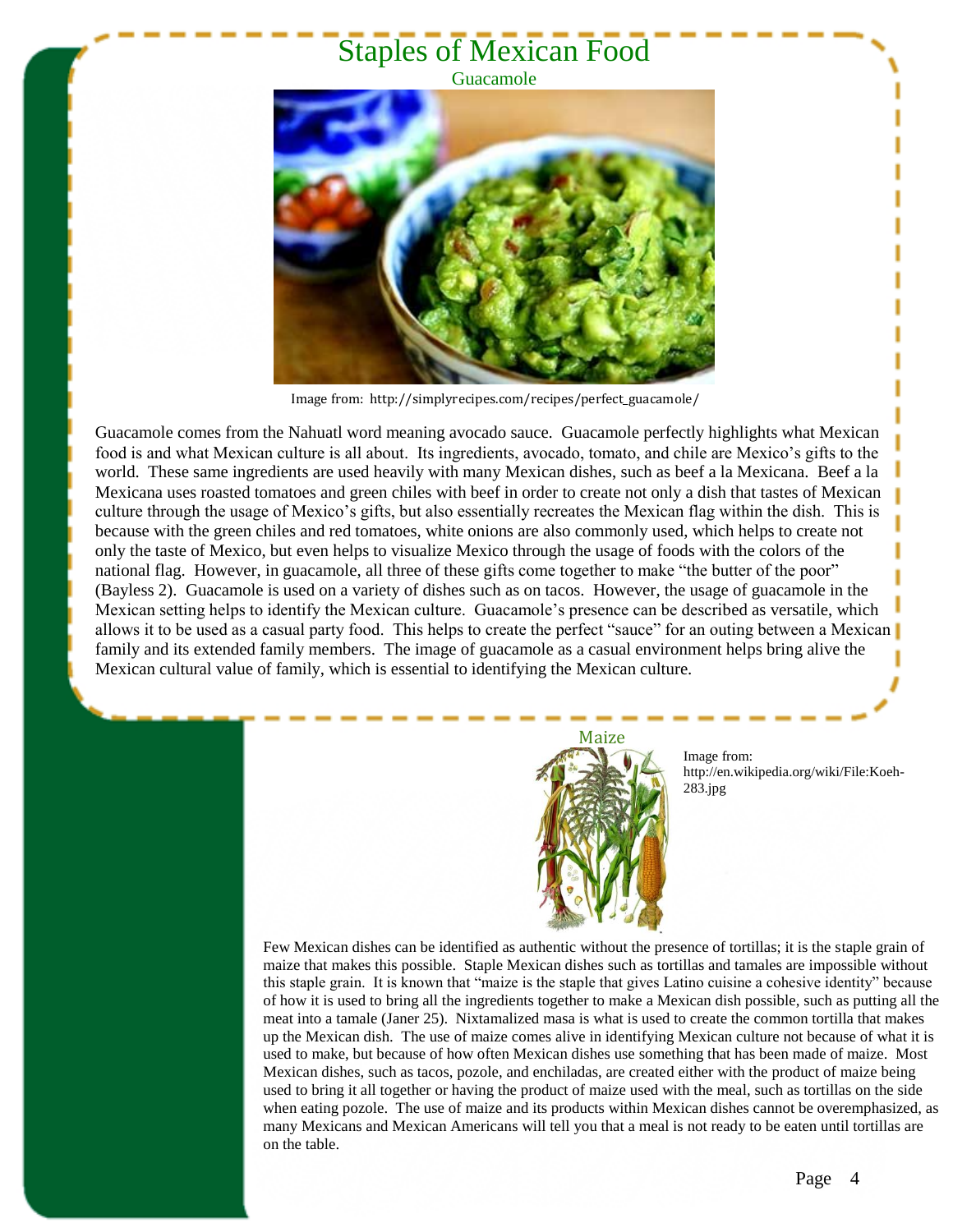

Image from: http://mexicofoodandmore.com/salsas/mexican-chiles-from-mild-to-fiery.html If there is one thing that consistently describes Mexican food, it is spicy. Aside from the "spiciness" seen throughout Mexican culture, such as the "reporters" seen on some Mexican news telecasts, Mexican food can be described as hot, or spicy, and chiles are a big reason for this. While chiles are indigenous to the Americas, nowhere else is its use more sophisticated than in Mexico. Most places use chiles simply for the heat factor it provides, but chiles in Mexican food is used also for the flavor and texture. This is why there are various types of chiles used for different dishes, with each of the different type of chile serving a different culinary purpose. There are different flavors of chile, which ranges from the sweetness provided by bell peppers to ensure a chile taste without the heat to the habanero chile, which all but guarantees that the consumer will be in for a rude awakening if they are not prepared for it. Of course, chiles are essential to create another staple of Mexican food: salsas. Many Mexican dishes call for salsa, if not for heat, then to add flavor.

### Mexican Dish and its Ingredients Mole Rojo Clásico de Guajolote

5 ounces (3 medium) tomatillos, husked and rinsed

 $\frac{1}{2}$  cup (about 2  $\frac{1}{2}$  ounces) sesame seeds

½ cup rich-tasting pork lard or vegetable oil, plus a little more if necessary

6 medium (about 3 ounces total) dried mulato chiles, stemmed and seeded

3 medium (about 1 ½ ounces total) dried ancho chiles, stemmed and seeded

5 medium (about 1 ½ ounces total) dried pasilla chiles, stemmed and seeded

4 garlic cloves, peeled

A scant ½ cup (about 2 ounces) unskinned almonds

 $\frac{1}{2}$  cup (about 2 ounces) raisins

1 whole (about 4 pounds) boneless turkey breast with skin on, the two halves cut apart, and any netting removed (some brands sell individual turkey breasts as 2-pount roasts—you'll need two of them)

#### Salt

½ teaspoon cinnamon, preferably freshly ground Mexican canela ¼ teaspoon black pepper, preferably freshly ground

¼ teaspoon anise, preferably freshly ground (optional)

A scant 1/8 teaspoon cloves, preferably freshly ground

1 slice firm white bread, darkly toasted and broken into several pieces

1 ounce (about one-third of a 3.3-ounce tablet) Mexican chocolate, roughly chopped

4 to 5 teaspoons sugar

Sprigs of watercress or fresh flat-lead parsley for garnish

Recipe taken from Rick Bayless' *Mexico One Dish at a Time*

### Importance of Red Mole

Mole "is a celebration. This dish—the pride of all Mexico holds the same place as our Thanksgiving turkey, though it's certainly made more often. It truly might be more important, since in most homes mole is the culinary offering made to ancestors (and to the living) during the Days of the Dead in November" (Bayless 204). This statement may surprise those whose primary knowledge about Mexican food is tacos and burritos. Mole is Mexico's national dish. It is served at important celebrations like weddings and baptisms. Red mole has more significance than a national dish; however. Even the very Nahuatl word "mole," which means sauce, shows a connection to Mexicans roots from the past, dating back to the Aztecs. This dish is the perfect example of how food identifies Mexican culture, as it not only uses many ingredients that is Mexican, but its inclusion and significance in a significant Mexican ritual shows how even though red mole is simply a food to some, to Mexicans, red mole stands for what it means to be Mexican.

The complex mixture of ingredients in mole allows one to experience taste with all their taste buds simultaneously. Eating good mole is a very satisfying experience. As shown in the recipe on the right, many different sorts of ingredients go into the thick, paste-like mole sauce. Among these key ingredients are a variety of chiles of different shapes, colors and sizes. Chiles are, as we saw above, the quintessential ingredient in Mexican cuisine. It makes sense that chiles of different types would be essential to mole.

Page 5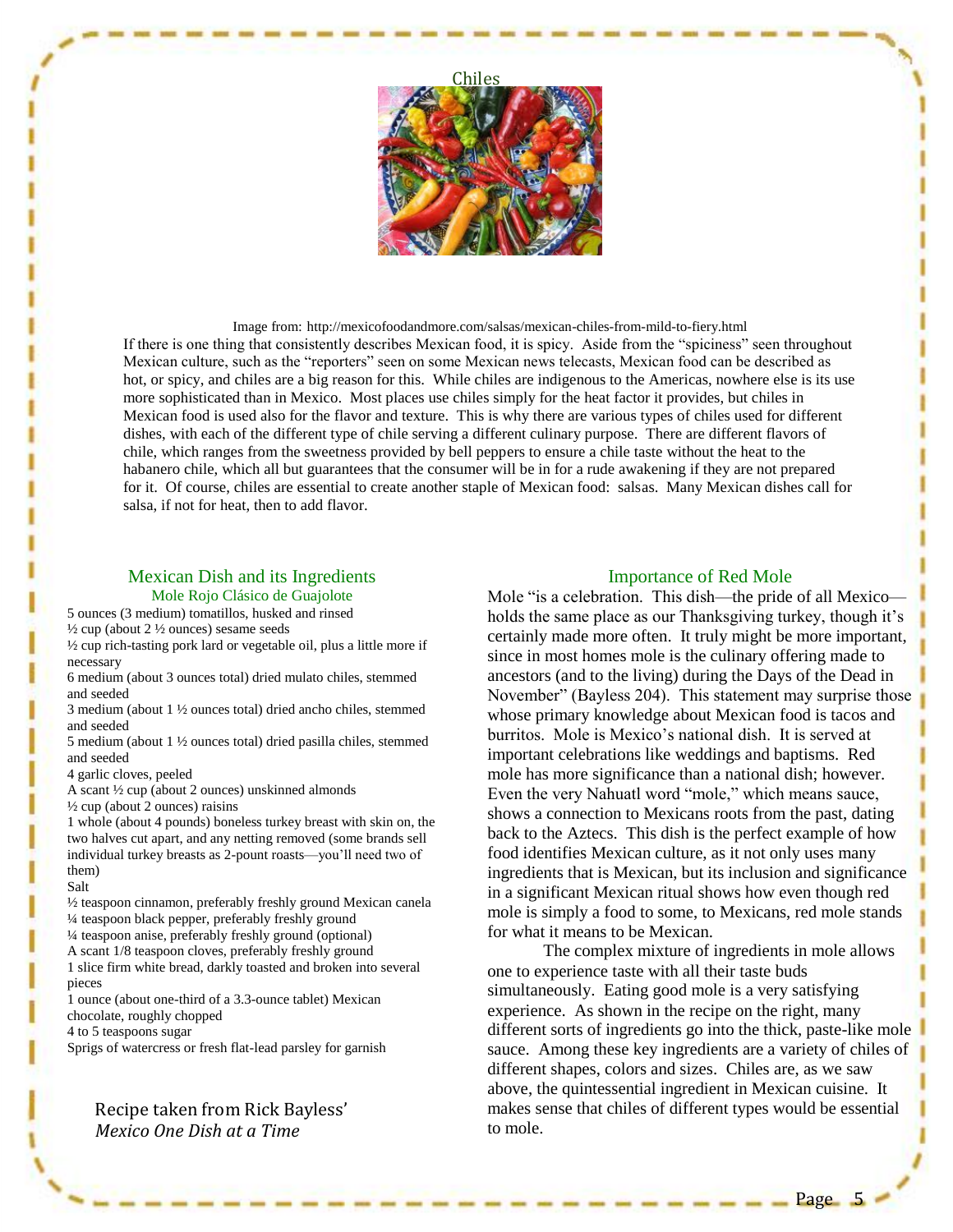## **Mexican Dinners**

**Gender?**

It's also essential to gather an idea of how people believe a Mexican dinner comes to pass. What is your ideal vision of a Mexican family eating dinner? With this question, a good majority agreed on similar visions, where the whole family eats together, and it's typically the nuclear family: father, mother, kids, and maybe grandparents. Quite a few said that the women in the family would prepare the meal, from fashioning tortillas to cooking the traditional, if not stereotypical, rice and beans.

Following the last question, it was asked whether cooking was a gendered task, as many above stated that women tended to be the ones doing the cooking. The general consensus was that women still do a lot of cooking, especially in the household, and for many women, this is a task they realize comes with the job of being a wife. The idea of male "machismo" would often keep a man out of the kitchen. But men are starting to play bigger parts in making meals, especially when it comes to outdoor cooking. Many respondents felt that it was a man's duty to grill meats outdoors, and that it's becoming much more acceptable for a man to be a good cook. In fact, many great chefs and professional cooks are men, so to the question of gender in cooking, while there are divisions, they are clearly starting to disappear.

## **Feelings Associated with food**

We asked our respondents to list what emotions they tend to classify with food. The overwhelming answers were Joy, Happiness, and Pleasure. Food is seen as something a family shares, and unless you are driven to eating for depression or anger, food can often build a sense of togetherness and nostalgia and contentment otherwise lacking in some instances.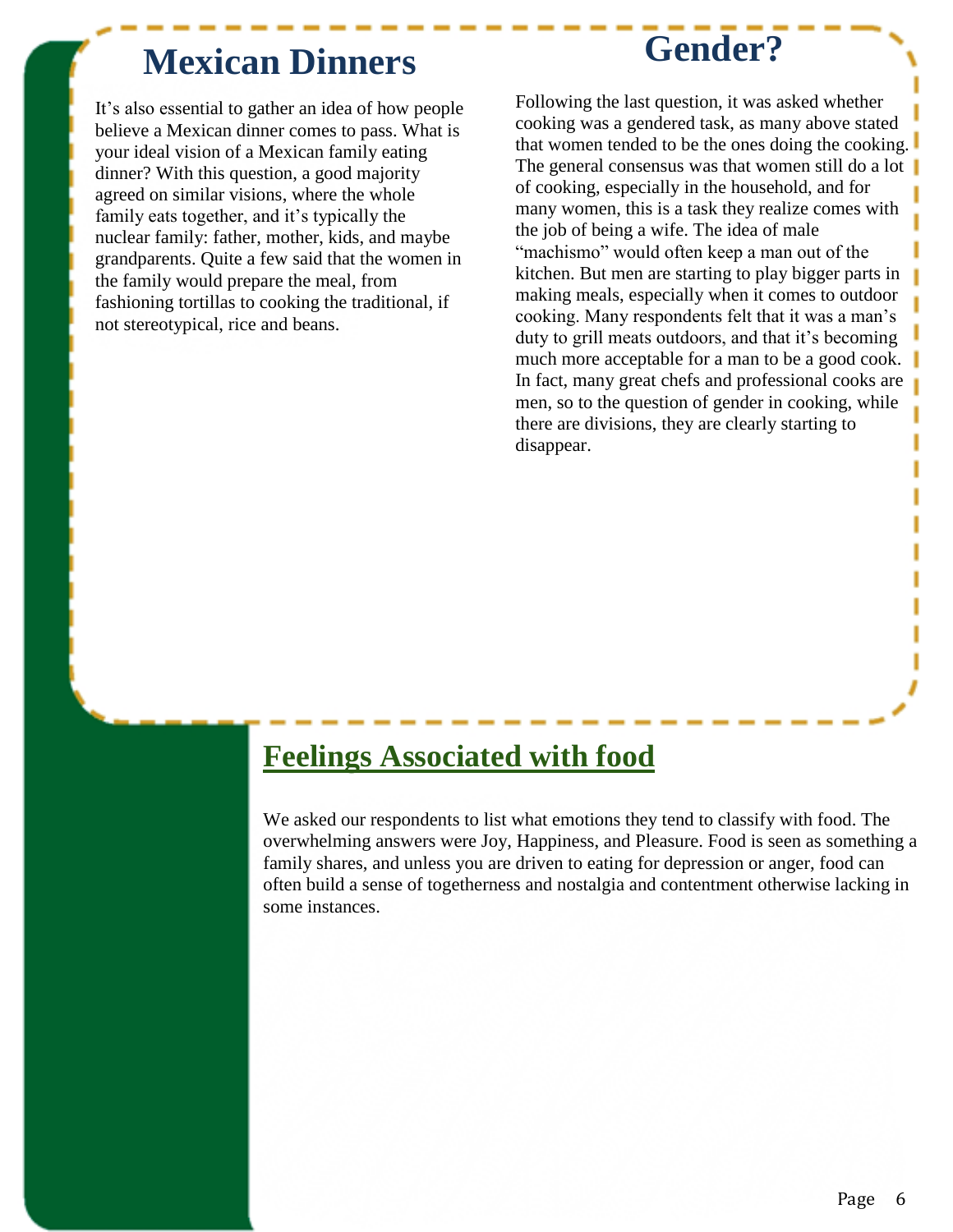## **PERSONAL EXPERIENCES**

## **George (How We Eat)**

There is also the way Mexican families enjoy their meals when compared to their American counterparts that food help to identify Mexican culture. For my dad, eating with the family after work was one of the most important part of the day for him because it not only allowed him to see us and talk with us, but it always brought the family together once during the day. The importance of this is highlighted by the fact that he turned down a higher paying, but more hours, job so that he could keep his presence within the family consistent. For the family, eating was always done together, never separate, as the meals were always something that brought us together. This establishes that to Mexicans, food helps identify the importance of family and togetherness. However, outside of my family, I had little idea how my friends ate with theirs; I always assumed it was the same as mine. When I once asked my best friend at the time when will he be eating with his family, his answer that he was going to eat by himself shocked me greatly. To me, eating by yourself and without your family seemed unthinkable. While this has not been as big a deal to me as it was then, I can still remember clearly my confusion that it was possible for children to eat by themselves without the family coming together to enjoy the meal. Eating separately is more of an American invention or concept, which explains why, as I have become more American, I have began to see eating on my own as less of a big deal. However, eating together rather than adapting the American style of eating shows how food, or in this case, how families eat food, can identify Mexican cultural values. It also symbolizes a type of rejection of the dominant culture by holding onto the Mexican cultural values of coming together as a family and enjoying the food as a family.

## **Ruben (Thanksgiving)**

Being of mixed descent (Puerto Rican and Mexican) and born/raised in America, Thanksgiving is an important time of year for my family. Everyone gathers, and my grandmother would be the one doing most of the cooking. Traditional American thanksgiving meals call for Turker, Green Bean Casserole, Stuffing, Cranberry Sauce, Mashed Potatoes, and maybe some other dishes, so it was always interesting to me to watch the Puerto Rican food mix in with everything else. Yes, we'd have a turkey and mashed potatoes and stuffing. But we'd also have Arroz con Gandules (rice with pigeon peas) which is a classic Puerto Rican dish. If I went to visit my Mexican side of the family, I'd find dishes like Chicken Mole, and lots of tortillas served alongside the regular fixings. The integration of Puerto Rican and Mexican foods is just another example of how food can identify us. I remember being invited to my roommate's home for thanksgiving, and I offered to prepare something. So I went to the store and bought several unripe plantains for tostones. Being the only non-white individual at the dinner table, it was interesting to watch each person taste the tostones and react to a dish that is nowhere near traditional American thanksgiving fare. Yet, they loved it. Those tostones were my identifier on that table, and it's safe to say that with those, I made a good impression on people I had never met before. Food is expression and identity, and says more about a person than you can truly imagine.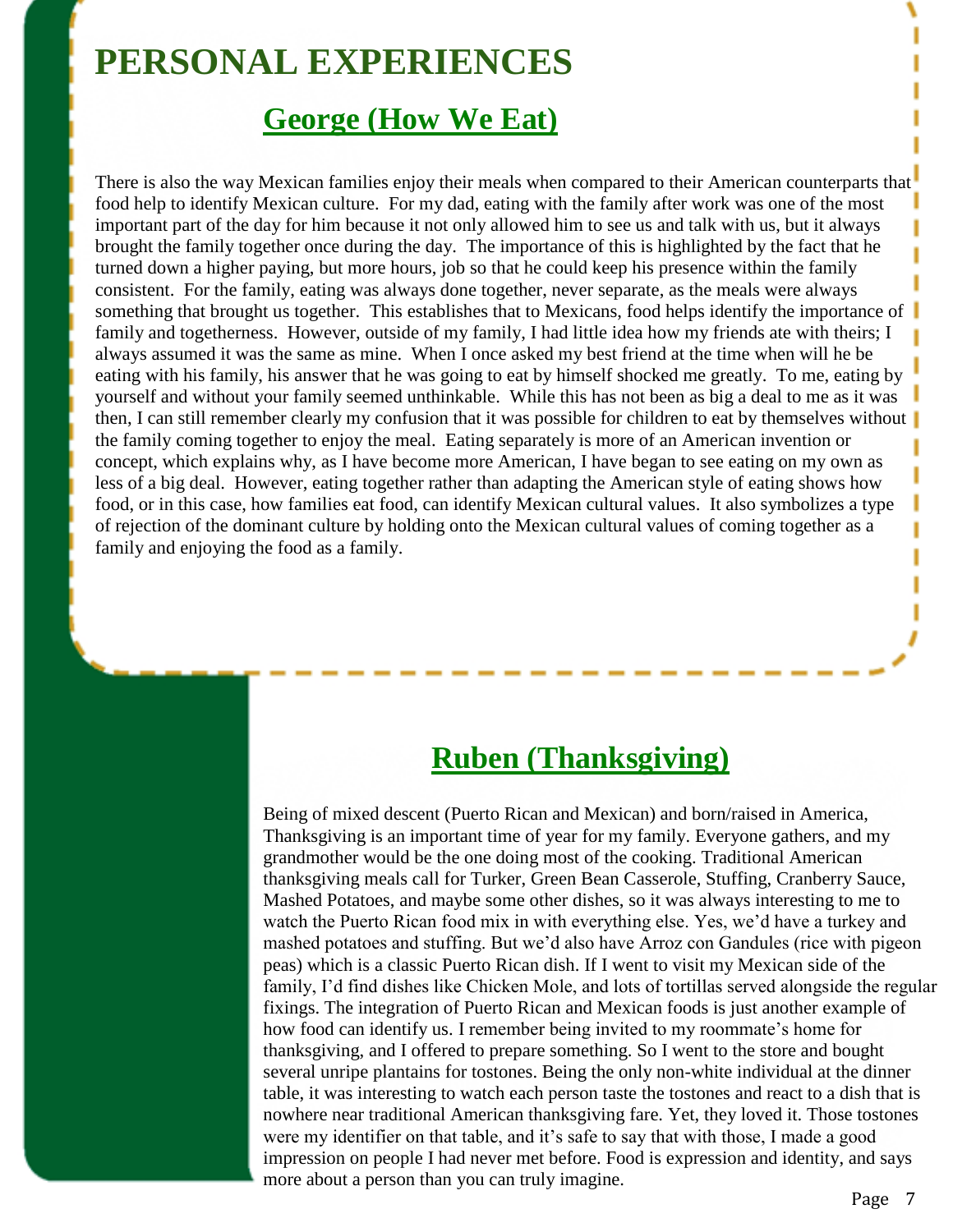## Conclusion

The phrase "You are what you eat" is controversial. Many would deny that the adage applies to them. Yet in our survey, a good number of respondents agreed with the notion that food is an expression of the self. Food is a reflection on a person's upbringing in the cultural melting pot of America, and stands as a good way of bringing people together over a table, whatever the location or occasion may be. The fact of the matter is, food is universal, everybody eats, and what type of food you are most likely to eat can really identify where you come from, and let others know who you are. Would you think better of someone eating simple nachos with cheese as opposed to another person dining on foie gras? And what ethnicities would you classify those two as? Food is an important factor in identity, and it says a lot more about you than you might think. "You are what you eat" is true, but it's also probably true that the thing you eat most is what you are.

 Mexican culture comes alive through food, such as a meal not being complete unless tortillas are on the table or the use of moles or salsas made with indigenous ingredients like chile peppers, tomatoes, onion, garlic and avocado. Food expresses Mexican culture and perpetuates Mexican cultural identity here in South Bend and wherever Mexicans settle in the United States.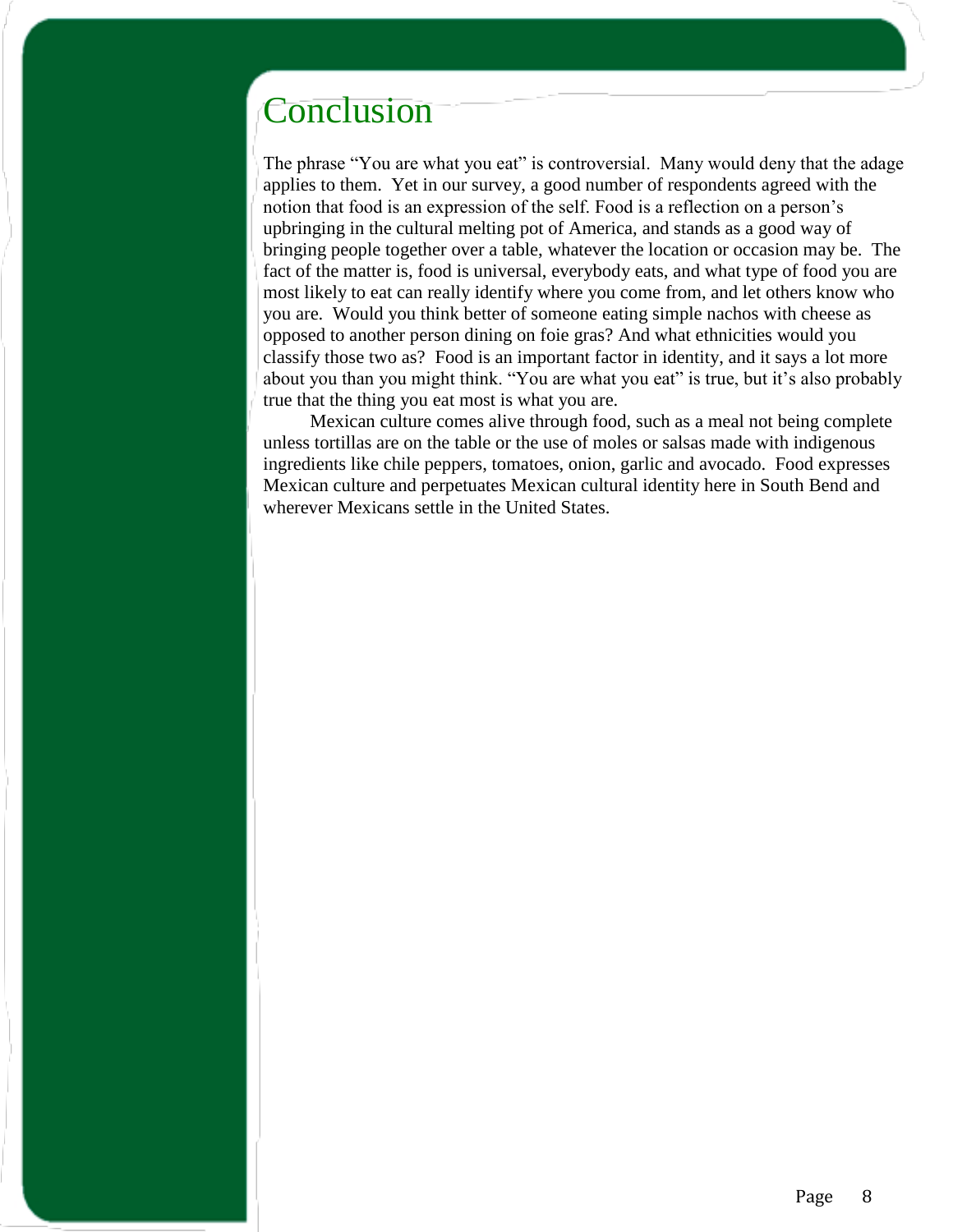## Bibliography

Abarca, Meredith E. Voices in the Kitchen: Views of Food and the World from Working-Class Mexican and Mexican American Women. Texas A&M University Press, 2006.

Ayala, Guadalupe X., Kristin Mueller, Eva Lopez-Madurga, Nadia R. Campbell, John P. Elder. "Restaurant and food shopping selections among Latino women in Southern California." Journal of the American Dietectic Association 105.1 Jan. 2005: 38-45.

Bayless, Rick and Jeanmarie Brownson & Deann Groen Bayless. Mexico One Plate at a Time. New York, NY: Scribner, 2000.

- Benitez, Cristina. Latinization: How Latino Culture is Transforming the U.S.. Ithaca, NY: Paramount Market Publishing, Inc., 2007.
- Gomberg-Muñoz, Ruth. Labor and Legality: An Ethnography of a Mexican Immigrant Network. New York, NY: Oxford University Press, Inc., 2011.

Janer, Zilkia. Latino Food Culture. Westport, CT: Greenwood Press, 2008.

Johnson, Kevin R. How Did You Get to be Mexican?: A White/Brown Man's Search for Identity. Philadelphia: Temple University Press, 1999.

Nava, Yolanda. It's All in the Frijoles. New York, NY: Fireside, 2000.

Pilcher, Jeffrey M. *¡Que vivan los tamales!*: Food and the making of the Mexican identity. Albuquerque, New Mexico: University of New Mexico, 1998.